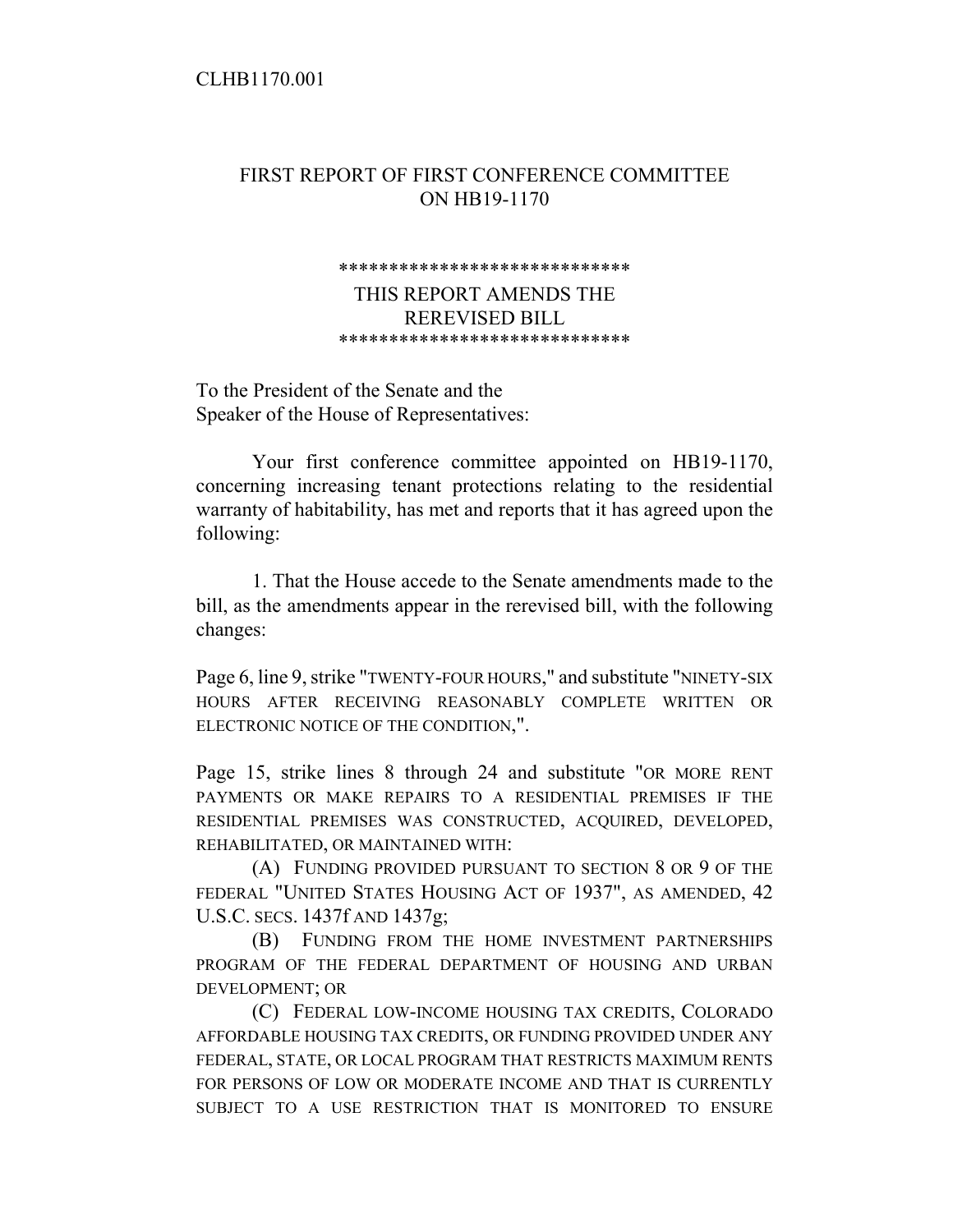COMPLIANCE BY THE FEDERAL GOVERNMENT, THE STATE GOVERNMENT, A COUNTY GOVERNMENT, OR A MUNICIPAL GOVERNMENT, OR BY ANY POLITICAL SUBDIVISION OR DESIGNATED AGENCY THEREOF.".

2. That, under the authority granted the committee to consider matters not at issue between the two houses, the following amendments be recommended:

Page 12, strike lines 15 through 17 and substitute "DESCRIBED IN SECTION 38-12-503 (2)(b) OR (2.2) AND THE LANDLORD FAILS TO:

(A) COMMENCE REMEDIAL ACTION BY EMPLOYING REASONABLE EFFORTS WITHIN THE APPLICABLE PERIOD DESCRIBED IN SECTION 38-12-503 (2)(b); OR

(B) COMPLETE THE ACTIONS DESCRIBED IN SECTION 38-12-503  $(2.2)$ .".

Page 20, strike lines 5 through 7 and substitute:

"**SECTION 11. Act subject to petition - effective date.** This act takes effect at 12:01 a.m. on the day following the expiration of the ninety-day period after final adjournment of the general assembly (August 2, 2019, if adjournment sine die is on May 3, 2019); except that, if a referendum petition is filed pursuant to section 1 (3) of article V of the state constitution against this act or an item, section, or part of this act within such period, then the act, item, section, or part will not take effect unless approved by the people at the general election to be held in